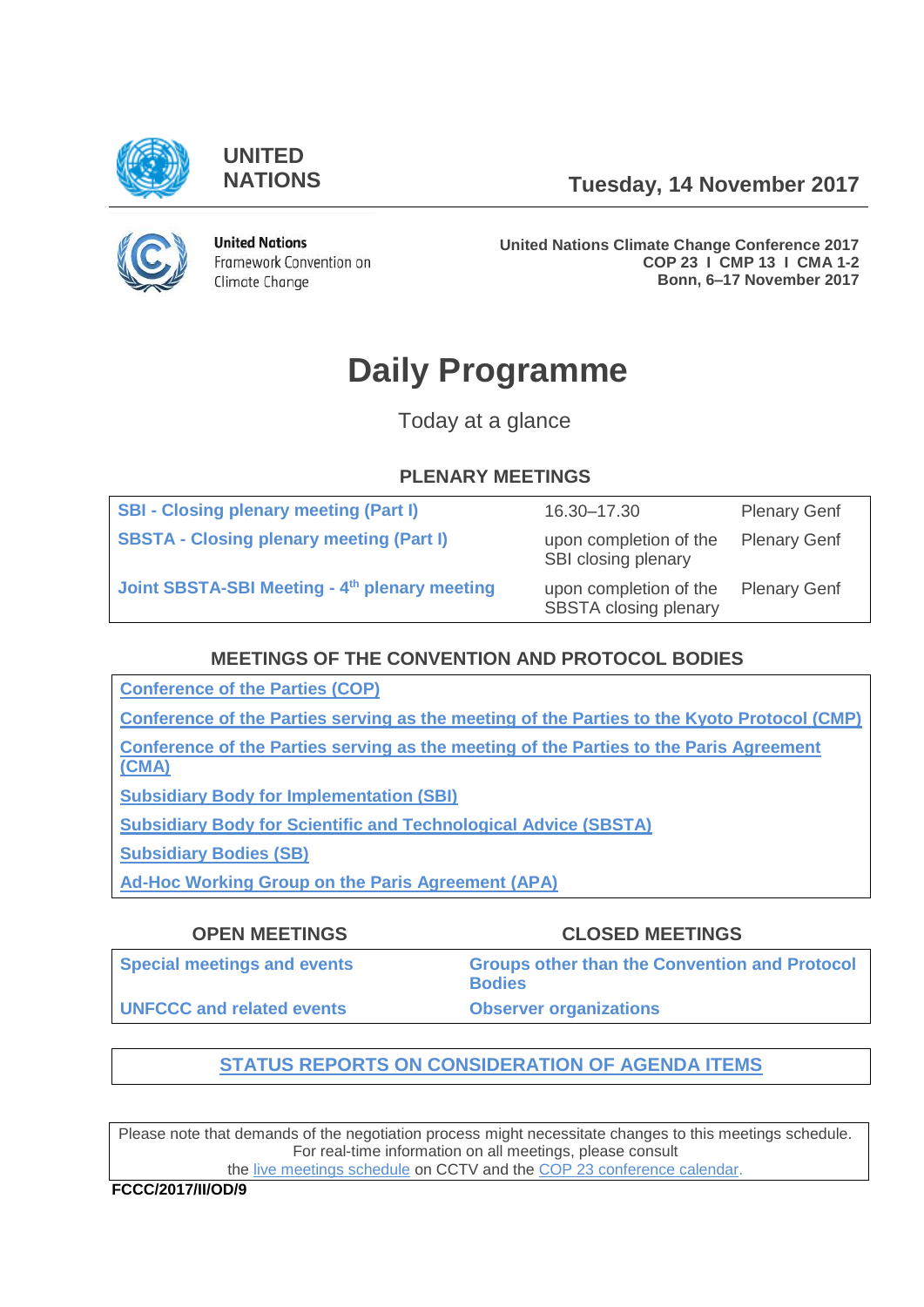# **PLENARY MEETINGS**

(Open to all participants)

<span id="page-1-0"></span>Subsidiary Body for Implementation (SBI)

**16.30–17.30**



**Plenary Genf**

1. Reporting from and review of Parties included in Annex I to the Convention *[Agenda item 3]*

Compilation and synthesis of second biennial reports from Parties included in Annex I to the Convention *[Agenda item 3(b)]*

2. Reporting from Parties not included in Annex I to the Convention *[Agenda item 4]*

Work of the Consultative Group of Experts on National Communications from Parties not included in Annex I to the Convention *[Agenda item 4(b)]*

Provision of financial and technical support *[Agenda item 4(c)]*

- 3. Common time frames for nationally determined contributions referred to in Article 4, paragraph 10, of the Paris Agreement *[Agenda item 5]*
- 4. Development of modalities and procedures for the operation and use of a public registry referred to in Article 4, paragraph 12, of the Paris Agreement *[Agenda item 6]*
- 5. Development of modalities and procedures for the operation and use of a public registry referred to in Article 7, paragraph 12, of the Paris Agreement *[Agenda item 7]*
- 6. Coordination of support for the implementation of activities in relation to mitigation actions in the forest sector by developing countries, including institutional arrangement *[Agenda item 9]*
- 7. Development and transfer of technologies *[Agenda item 14]*

Poznan strategic programme on technology transfer *[Agenda item 14(b)]*

8. Matters relating to climate finance *[Agenda item 15]*

Third review of the Adaptation Fund *[Agenda item 15(b)]*

9. Matters relating to capacity-building *[Agenda item 16]*

Capacity-building under the Convention *[Agenda item 16(a)]*

Capacity-building under the Kyoto Protocol *[Agenda item 16(b)]*

Annual technical progress report of the Paris Committee on Capacity-building *[Agenda item 16(c)]*

- 10. Ways of enhancing the implementation of training, public awareness, public participation and public access to information so as to enhance actions under the Paris Agreement *[Agenda item 18]*
- 11. Gender and climate change *[Agenda item 20]*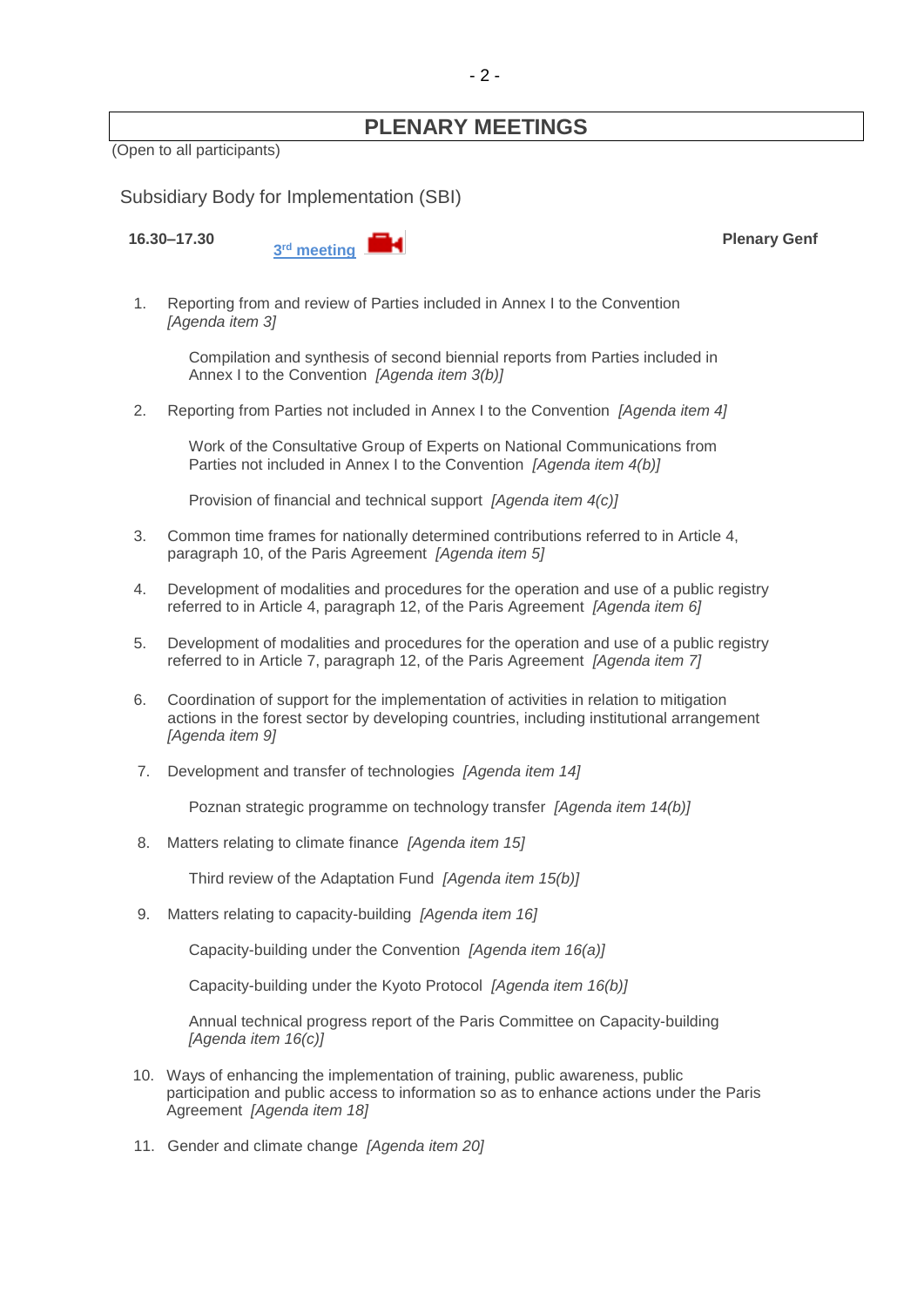Click [here](http://unfccc.int/meetings/bonn_nov_2017/session/10379/php/view/documents.php#c) for the full SBI agenda, all corresponding documents, and information on organizational matters relating to the SBI.

<span id="page-2-0"></span>Subsidiary Body for Scientific and Technological Advice (SBSTA)

**To start upon completion of the SBI closing plenary 3 rd [meeting](http://unfccc.cloud.streamworld.de/ondemand)** 

- 1. Research and systematic observation *[Agenda item 8]*
- 2. Methodological issues under the Convention *[Agenda item 10]*

Common metrics to calculate the carbon dioxide equivalence of greenhouse gases *[Agenda item 10(a)]*

Emissions from fuel used for international aviation and maritime transport *[Agenda item 10(b)]*

3. Modalities for the accounting of financial resources provided and mobilized through public interventions in accordance with Article 9, paragraph 7, of the Paris Agreement *[Agenda item 12]*

Click [here](http://unfccc.int/meetings/bonn_nov_2017/session/10380/php/view/documents.php#c) for the full SBSTA agenda, all corresponding documents, and information on organizational matters relating to the SBSTA.

<span id="page-2-1"></span>Joint plenary meeting of the Subsidiary Body for Scientific and Technological Advice (SBSTA) and the Subsidiary Body for Implementation (SBI)

**To start upon completion of the SBSTA closing plenary 4 th [meeting of the SBSTA and](http://unfccc.cloud.streamworld.de/ondemand)  4 th [meeting of the SBI](http://unfccc.cloud.streamworld.de/ondemand)**

**Plenary Genf**

**Plenary Genf**

Click [here](http://unfccc.int/meetings/lima_dec_2014/session/8531/php/view/documents.php) for the full **SBSTA[/SBI](http://unfccc.int/meetings/bonn_nov_2017/session/10379/php/view/documents.php#c)** agenda and all corresponding documents.

# **REMINDER – Submission of Credentials**

Parties are reminded that the credentials of representatives of Parties, as well as the names of alternate representatives and advisers, shall be submitted to the secretariat no later than 24 hours after the opening of COP 23/CMP 12/CMA 1.2.

Please note that credentials not submitted by midnight, Wednesday, 15 November may not be included in the Report on Credentials to be submitted to the closing plenary of the COP and CMP and CMA.

Parties are asked to submit their duly signed original credentials, as soon as possible. Credentials must be submitted only at the Information Desk in BULA Zone 1 of the conference venue. No other office or authority of the secretariat or the host country has been designated to receive credentials.

The list of Parties that have submitted credentials are updated daily and posted on the official site of the secretariat at [http://unfccc.int/2860.php.](http://unfccc.int/2860.php)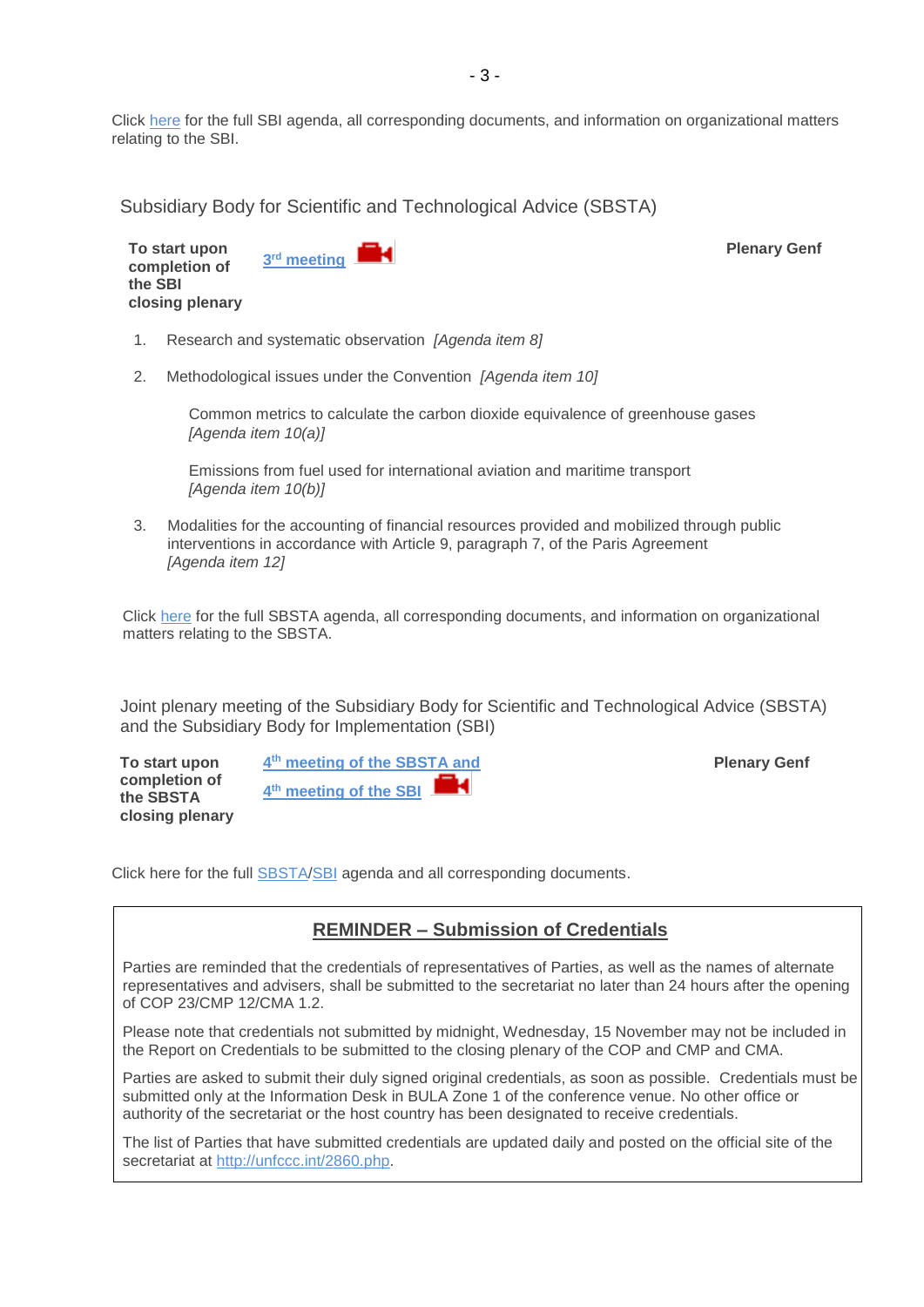# **Global Climate Action: Momentum for Change Marquee Event**

16.45 – 20.00 Bonn Zone, Meeting room 8

The UNFCCC secretariat's *Global Climate Action: Momentum for Change* marquee event is a moment of celebration to mark the end of the Global Climate Action activities in the Bonn Zone, and to recognize the 19 winners of the 2017 Momentum for Change Award. This event is expected to be one of the most dynamic and exciting events at COP 23, with inspiring speakers, videos, photography, and a musical performance.

**First Segment**: Closing of the Global Climate action, 16.45 – 18.15

**Moderators** 

- Sarah Kelly, News Anchor, Deutsche Welle
- Phil Gayle, News Anchor, Deutsche Welle

Panel Speakers:

- Business: Paul Polman, CEO, Unilever and member of the Climate Action Leadership Network
- Thought Leader: Anote Tong, Former President of Kiribati and member of the Climate Action Leadership Network
- Minister: Thani Ahmed Al Zeyoudii, Environment Minister of UAE and member of the Climate Action Leadership Network
- Investor: Jacqueline Novogratz, CEO, Acumen

**Second Segment**: Momentum for Change Award Ceremony & Concert, 18.15 – 20.00

Opening remarks

• Nick Nuttall, UNFCCC Spokesperson

Welcoming remarks

• Patricia Espinosa, Executive Secretary, UN Climate Change secretariat

Closing remarks

• H.E. Mr. Frank Bainimarama, COP 23 President

High-level speakers and award presenters

- Teresa Ribera, Chair of the Momentum for Change Advisory Panel
- Laura Tuck, Vice President, Sustainable Development, World Bank
- Luis Neves, Managing Director, Global e-Sustainability Initiative (GeSI)
- Timothy Peake, British Astronaut, former International Space Station crew member
- Max Edkins, Connect4Climate, World Bank Group

Musical Performance:

• Suzanna Owiyo, Kenyan musician and UN Environment Goodwill Ambassador

For more information, please see [here](https://cop23.unfccc.int/news/un-climate-solution-award-winners-at-cop23) or contact [momentum@unfccc.int](mailto:momentum@unfccc.int)

# **[MEETINGS OF THE CONVENTION AND PROTOCOL BODIES](https://grandreserva.unfccc.int/grandreserva/public/schedule?time=2017%2F11%2F14&conference_id=70&meeting_type=&body=3%2C4%2C5%2C6%2C7%2C8%2C9%2C10&webcast=0)**

[Conference of the Parties \(COP\)](https://grandreserva.unfccc.int/grandreserva/public/schedule?time=2017%2F11%2F14&conference_id=70&meeting_type=&body=4&webcast=0)

[Conference of the Parties serving as the meeting of the Parties to the Kyoto](https://grandreserva.unfccc.int/grandreserva/public/schedule?time=2017%2F11%2F14&conference_id=70&meeting_type=&body=3&webcast=0)  [Protocol \(CMP\)](https://grandreserva.unfccc.int/grandreserva/public/schedule?time=2017%2F11%2F14&conference_id=70&meeting_type=&body=3&webcast=0)

[Conference of the Parties serving as the meeting of the Parties to the Paris](https://grandreserva.unfccc.int/grandreserva/public/schedule?time=2017%2F11%2F14&conference_id=70&meeting_type=&body=10&webcast=0)  **[Agreement \(CMA\)](https://grandreserva.unfccc.int/grandreserva/public/schedule?time=2017%2F11%2F14&conference_id=70&meeting_type=&body=10&webcast=0)**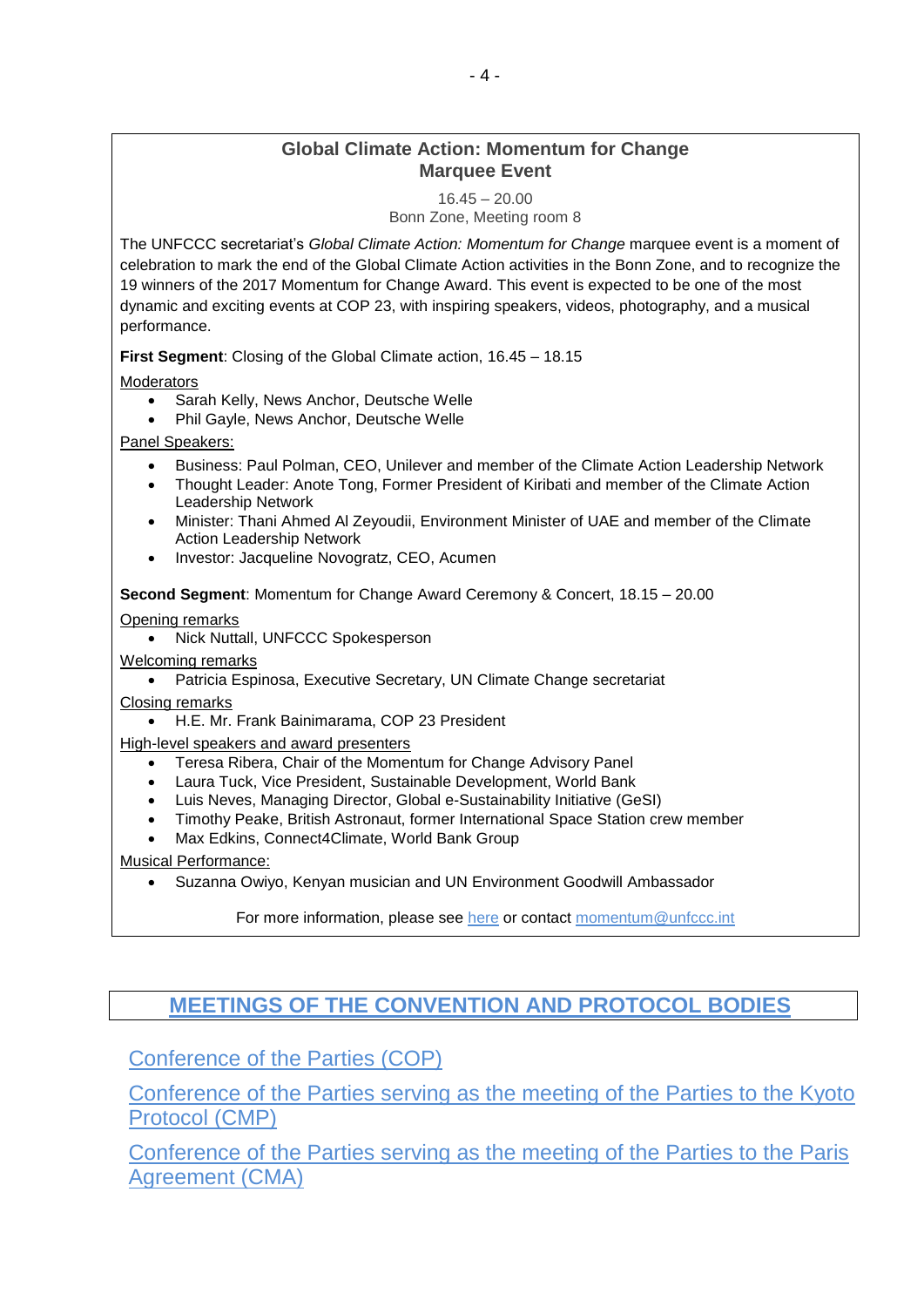[Subsidiary Body for Implementation \(SBI\)](https://grandreserva.unfccc.int/grandreserva/public/schedule?time=2017%2F11%2F14&conference_id=70&meeting_type=&body=5&webcast=0)

[Subsidiary Body for Scientific and Technological Advice \(SBSTA\)](https://grandreserva.unfccc.int/grandreserva/public/schedule?time=2017%2F11%2F14&conference_id=70&meeting_type=&body=6&webcast=0)

[Subsidiary Bodies \(SB\)](https://grandreserva.unfccc.int/grandreserva/public/schedule?time=2017%2F11%2F14&conference_id=70&meeting_type=&body=7&webcast=0)

[Ad-Hoc Working Group on the Paris Agreement \(APA\)](https://grandreserva.unfccc.int/grandreserva/public/schedule?time=2017%2F11%2F14&conference_id=70&meeting_type=&body=9&webcast=0)

# **OPEN MEETINGS**

<span id="page-4-0"></span>Special meetings and events

<span id="page-4-1"></span>

| <b>Time</b>        | <b>Title/Theme</b>                                                                                                                                                                                                                                                                                                                                                                                                                                                                                                                                                                                                                                                                                                                                                                                        | Venue                                                               |
|--------------------|-----------------------------------------------------------------------------------------------------------------------------------------------------------------------------------------------------------------------------------------------------------------------------------------------------------------------------------------------------------------------------------------------------------------------------------------------------------------------------------------------------------------------------------------------------------------------------------------------------------------------------------------------------------------------------------------------------------------------------------------------------------------------------------------------------------|---------------------------------------------------------------------|
| $11.30 -$<br>13.00 | <b>Gender Day High Level Event:</b><br>The economic case for gender responsive climate action<br>This dialogue will shine a light on the compelling economic reasons why<br>governments are seeking or promoting, and investors (private and public) are<br>funding climate policy and action that considers the needs, perspectives and<br>ideas of both women and men who are impacted by such policy and action.<br>Unleashing the potential of all citizens to address the challenges of climate<br>change can create opportunities for countries to raise ambition in their<br>respective national climate plans.<br>For further information on this event and the Gender Day, please click here.                                                                                                    | Meeting<br>room 2<br>(Bonn Zone)                                    |
|                    |                                                                                                                                                                                                                                                                                                                                                                                                                                                                                                                                                                                                                                                                                                                                                                                                           |                                                                     |
| $13.00 -$<br>14.30 | <b>UNFCCC</b> in partnership with the Financial Times:<br>The energy transition required to implement the Paris<br><b>Agreement</b><br>What are the latest trends in the transformation of the energy industry,<br>including the cutting edge strategies that companies from established firms to<br>burgeoning renewable energy players as well as the investment community,<br>are adopting to thrive and prosper in the new, emerging energy market?<br>Speakers include Ulrich Spiesshofer, President and CEO of ABB; Kerry<br>Adler, Chief Executive Officer of SkyPower; Pierre Etienne Franc, Vice-<br>President of Air Liquide; Helena Viñes Fiestas, Head of Sustainability<br>Research of BNP Paribas Asset Management and John Roome, Senior<br>Director for Climate Change of the World Bank. | Media<br>events room<br>(Bonn Zone)                                 |
| $13.00 -$<br>18.00 | <b>Gender Day Market Place</b><br>Showcasing products and services that support the implementation of<br>gender-responsive climate policy and action.                                                                                                                                                                                                                                                                                                                                                                                                                                                                                                                                                                                                                                                     | North East<br>Walkway<br>(leading from<br>/to Room 2,<br>Bonn Zone) |

# **COP Presidency Event Towards a resilient future: Frontiers of risk sharing**

13.15–14.45

Bonn Zone, Meeting room 8

For further information, please click [here.](https://cop23.unfccc.int/sites/default/files/resource/CNPresidencyEventResilience_2.pdf)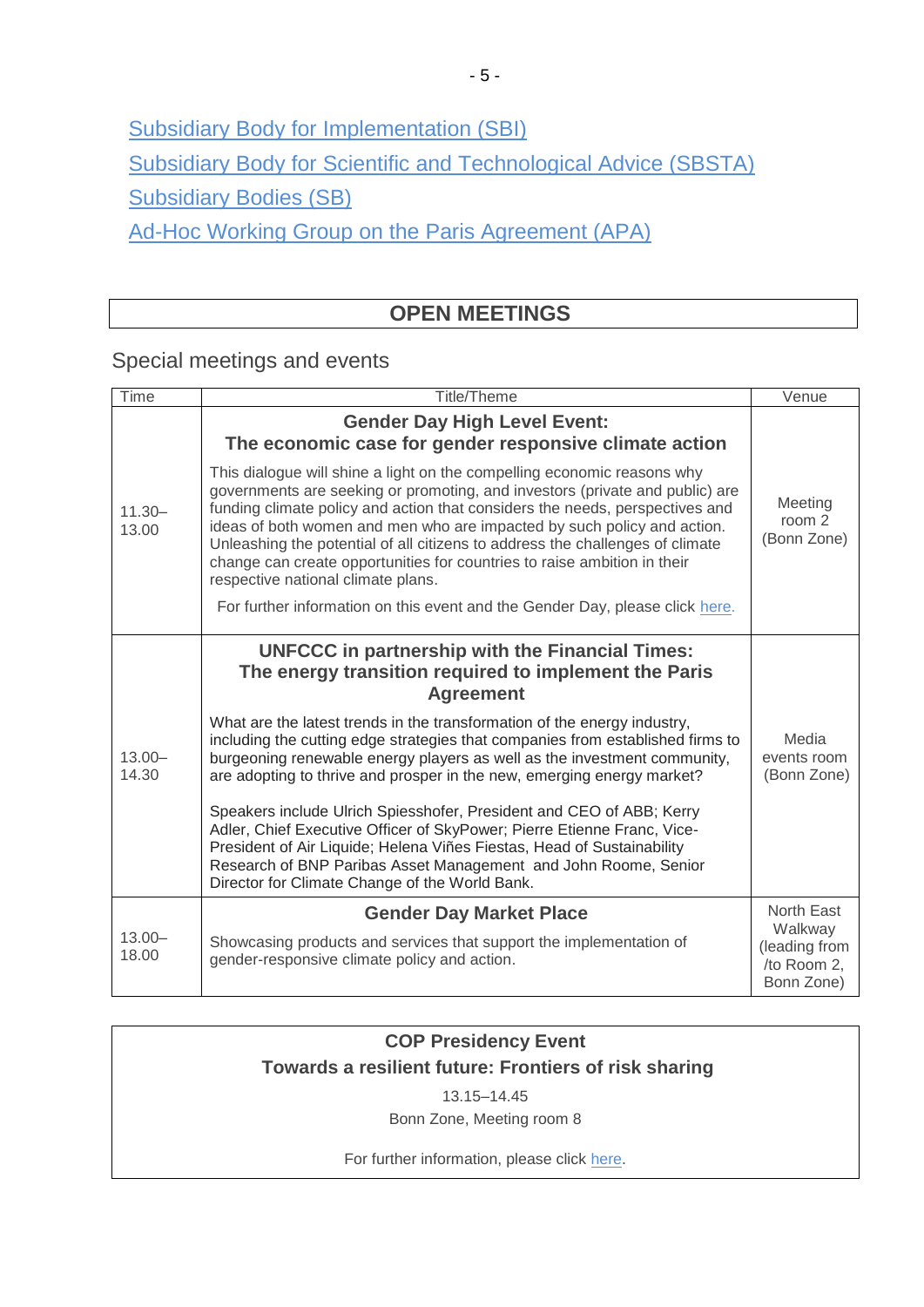# UNFCCC and related events

13.15–14.45 **UNFCCC** (Contact: [Ms. Katia Simeonova\)](mailto:ksimeonova@unfccc.int): Joint side-event of UNFCCC Meeting room 12, and UNEP: Presentation of UNEP 2017 Emission gap report Bonn Zone

Click [here](https://seors.unfccc.int/seors/reports/events_list.html?session_id=COP23) for further information on today's UNFCC and related side events.

# **CLOSED MEETINGS**

# <span id="page-5-0"></span>**Groups other than the Convention and Protocol bodies**

A full schedule of daily meetings of groups other than the Convention and Protocol bodies was published on the Daily Programme for day 1 of the conference (available [here\)](http://unfccc.int/resource/docs/2017/cop23/OD/od01.pdf). Participants are kindly requested to retain their copies of that document and to consult the CCTV monitors for changes or updates.

| 13.00–14.00 | <b>Coalition for Rainforest Nations</b> | Bonn<br>(Bula Zone 1)  |
|-------------|-----------------------------------------|------------------------|
| 14.00-15.00 | Delegation of India on behalf of LMDCs  | LE 2712<br>(UN Campus) |

# **Meetings of observer organizations**

A full schedule of daily meetings of observer organizations was published on the Daily Programme for day 1 of the conference (available [here\)](http://unfccc.int/resource/docs/2017/cop23/OD/od01.pdf). Participants are kindly requested to retain their copies of this document, and to consult the CCTV monitors for changes or updates.

09.00–10.00 Youth non-governmental organizations (YOUNGOs) Meeting room 2

(Bonn Zone)

# <span id="page-5-1"></span>**ANNOUNCEMENTS**

### **COP23 Government of Fiji Gift**

The Government of Fiji invites all Heads of Party and Observer State delegations to retrieve their COP 23 gift at the Information Desk in Bula Zone 2. One gift is available for each Head of these delegations.

### **POLITICO Pro Morning Energy Newsletter**

Please click [here](https://www.politico.eu/article/morning-ee-cop23-tuesday) to get access to the Pro Morning Energy newsletter, which offers free POLITICO Pro service to participants during the UN Climate Change Conference.

### **Join a COP 23 on-site sustainability tour!**

Join an on-site sustainability tour at the Bonn Zone guided by a COP 23 volunteer and learn about selected sustainability aspects of the conference. Meeting point for the walking tours is at the Bonn Zone Information Desk at 11.00 each day (except Friday, 17 November, when there will be no tour).

This is not a media tour hence the information shared by the guide must not be quoted. Comprehensive information on the sustainability of COP 23 is available [here.](https://cop23.unfccc.int/cop-23/sustainable-conference)

### **Drinking water and free distribution of reusable bottles**

Water dispensers available throughout the conference venue may be used with reusable bottles that will be distributed to all registered participants free of charge at the Information Desks at the Bula and Bonn Zones.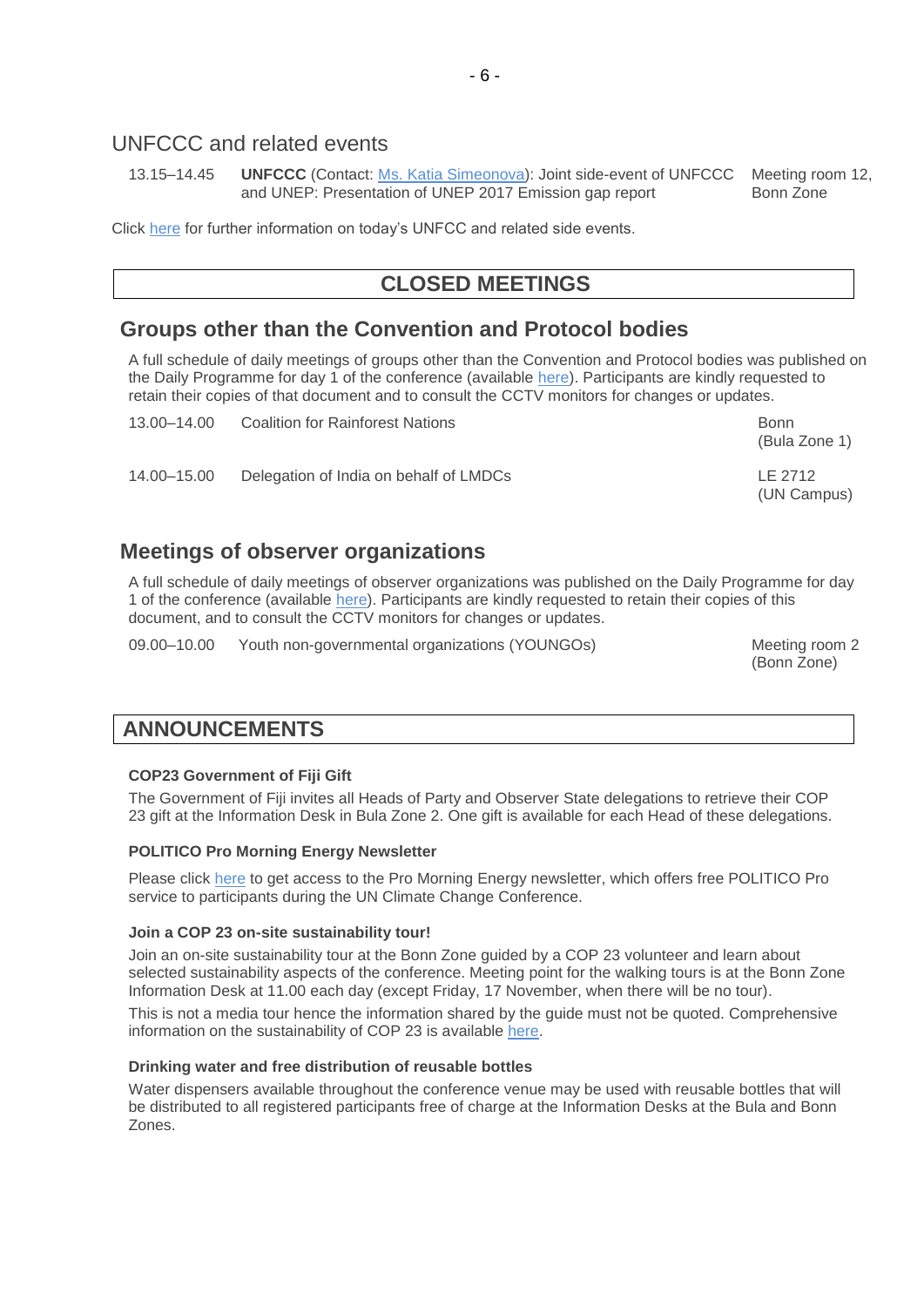#### **Live Music @ Bonn Zone**

Don't miss the free live concerts in the Bonn Zone, starting at 19.00 on November 14 and 16 on the Stage in the Exhibition area!

#### **Exhibition "Beethoven and Nature"**

On the occasion of COP 23, the Beethoven Museum Bonn presents the special exhibition "In the open air - Beethoven and Nature". The exhibition focuses on an essential aspect of the composer's life - Beethoven's relation to nature - and explores the role of nature in the life and work of the Bonn-born composer.

Please click [here](https://www.beethoven-haus-bonn.de/page/Visit#temporary_exhibitions) for further information on the exhibition and the Beethoven Museum Bonn.

#### **Richard Kinley Gallery – archival exhibition "The UNFCCC story"**

The archival exhibition "The UNFCCC Story" in the Richard Kinley Gallery (Bula Zone 2 – AH Entrance H-107) presents the history of intergovernmental climate change negotiations and the role of the UN Climate Change secretariat through original documents, artefacts, rare photographs and video. The exhibition is open to all COP 23 participants with Bula Zone badges.

Curator [Jessica Bushey](mailto:jbushey@unfccc.int) will be providing daily tours of the exhibition from November 6 to November 17, during open hours 10.00–18.00.

For further information, please check [/KinleyGallery](https://www.instagram.com/KinleyGallery/) on Instagram and [#KinleyGallery](https://twitter.com/hashtag/KinleyGallery?src=hash) on Twitter.

#### **Service quality survey on the COP 23 meetings**

In an ongoing effort to improve UN conference organization, the Division of Conference Management (DCM) of the United Nations Office at Geneva has prepared a survey for our meeting. All conference participants are invited to take the survey concerning the quality of conference services provided at COP 23 via [this link.](http://conf.unog.ch/dcmsurvey)

The secretariat encourages all delegates and attendees to participate in the survey as it will only take approximately 5 minutes. Your feedback on the quality of conference servicing at this meeting is important to DCM in their efforts to provide more efficient and effective meetings services

#### **Free childcare offered by the City of Bonn for children of COP 23 delegates and UNFCCC staff**

The children of the delegates and UNFCCC staff who come to participate in and support COP 23 are invited to visit the municipal children's and youth club "Quasi", located opposite the Bonn Zone entrance at Rheinaue Park.

Children and youngsters aged 6 through 14 are welcomed the club on weekdays any time between 9.00 to 16.30, where childcare specialists (German-speaking) offer lots of leisure activities and will be happy to look after them. The children and youngsters can also buy a snack around lunchtime for a small fee.

Please note that the number of slots is limited. As long as slots are available, children may also be registered for a visit on the same day.

#### **REMINDER - Special concert performed by the Beethoven Orchestra Bonn**

On the occasion of COP 23, it is the pleasure and privilege of the German Federal Foreign Office and the City of Bonn to invite to a special concert performed by the Beethoven Orchestra Bonn preceded by a reception, on Tuesday, 14 November 2017, at 19.00 in the Oper Bonn.

Invitations to Parties, IGOs and UN agencies will be distributed as of Wednesday, 8 November 2017 from 10.00 to 17.00 at the Information Desk in the Bula Zone 1. We kindly request National Focal Persons and Designated Contact Persons to pick up the invitations for their delegations.

A shuttle bus service will be provided as of 18.15 between the conference centre and Oper Bonn. More detailed information is enclosed in the invitation.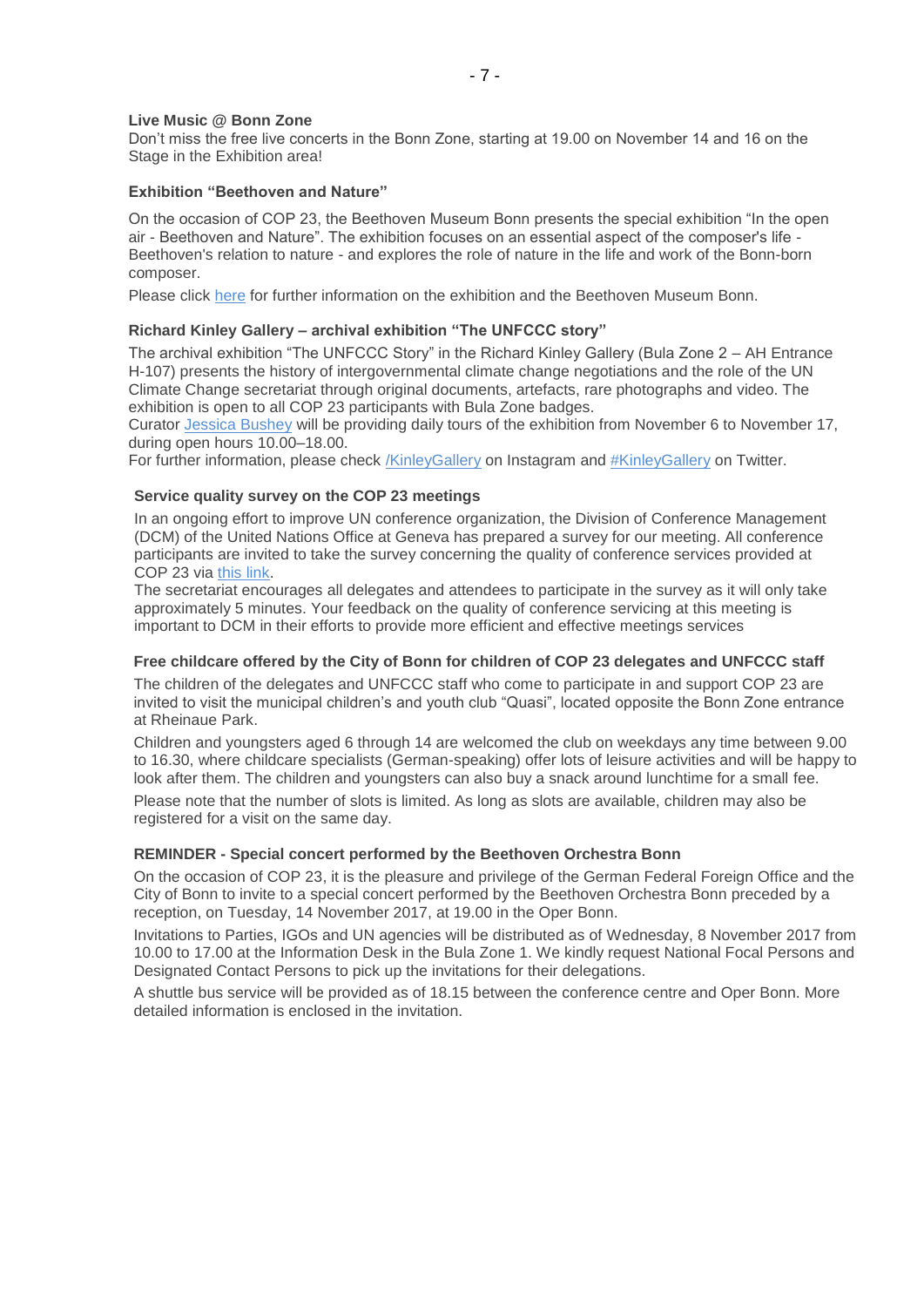# **USEFUL INFORMATION**

# **Election of officers of bodies under the Convention, the Kyoto Protocol and the Paris Agreement**

Please consult the [UNFCCC elections website](http://unfccc.int/6558.php) for the latest information on the elections to be held during the 2017 Bonn Climate Change Conference.

# **Centralized conference calendar**

The UNFCCC secretariat hosts a centralized conference calendar that provides a real-time overview of all meetings and events in both conference zones as well as of all outside events held in/around Bonn and the Bonn-Cologne region. Click [here](https://cop23.unfccc.int/calendar) to access the COP 23 calendar.

# **Side events and exhibits**

The [schedule of side events](https://seors.unfccc.int/seors/reports/events_list.html?session_id=COP23) and a [list of the exhibits](https://seors.unfccc.int/seors/reports/exhibits_list.html?session_id=COP23) is available in electronic form only. Please consult the CCTV monitors for changes or updates. Side events and exhibits are both located in the "Bonn Zone".

The side events are organized under the common theme "Accelerating implementation of the Paris Agreement" and are clustered in three categories: Enhancing ambition, Promoting implementation, and Providing support to developing countries.

The side events are broadcast live on [YouTube](https://www.youtube.com/channel/UCSbUPgmmKUTzRmspKM9DpuQ?view_as=subscriber) through Google Hangouts On Air. Online audiences can listen in, watch the presentations and pose questions to the panel.

# **Other events and activities**

Information on today's other events (*non-official side events inside (i.e, national pavilions) and outside the conference premises)* and publicity activities/media actions during the day are available [here.](https://seors.unfccc.int/seors/reports/events_list.html?session_id=CEvents)

# **Climate Change Resources Corner (CCRC)**

Parties and admitted observer organizations without an exhibit are welcome to display their visual electronic materials (videos, slideshows, etc.) on the CCRC screens, located in the side events and exhibits hall. To make use of this option, please send a request to [<see@unfccc.int>](mailto:see@unfccc.int).

# **Press briefings**

The live daily schedule of press briefings is available [here.](https://grandreserva.unfccc.int/grandreserva/public/schedule?time=2017%2F11%2F14&conference_id=70&meeting_type=145&body=&webcast=0) Please consult the CCTV monitors for changes or updates.

# **Web coverage and daily reports of the conference**

The following organizations kindly provide daily web coverage, daily reports and a summary and analysis of the COP 23/CMP 13 meetings on their webpages:

[TWN](https://twnetwork.org/meeting/bonn-climate-change-conference-nov-2017) (by TWN) [ECO](http://www.climatenetwork.org/event/cop-23) (by CAN) [ENB](http://enb.iisd.org/climate/cop23/) (by IISD)

 **Print** 

# **Document Services**

Participants will be able to access and read documents prepared for and during the session in the following ways:

### **Electronically**

• via the [UNFCCC](http://unfccc.int/meetings/bonn_nov_2017/meeting/10084/php/view/documents.php#c) website

- by requesting printed copies at the Documents **Counter**
- via the "Negotiator App", available in the [Google](https://play.google.com/store/apps/details?id=unfccc.negotiator) and [iTunes](https://itunes.apple.com/app/negotiator/id568085923?ls=1&mt=8) stores

# **Logistical information**

Logistical information can be found on the [COP 23 Information Hub](http://newsroom.unfccc.int/cop23bonninformationhub/) and on the [information for](https://cop23.unfccc.int/info-a-z)  [participants web](https://cop23.unfccc.int/info-a-z) page, including on the following: venue maps, transportation, availability of meeting rooms, media centre and press facilities, facilities for observer organizations, prayer rooms, distributing publications, lost and found, etc.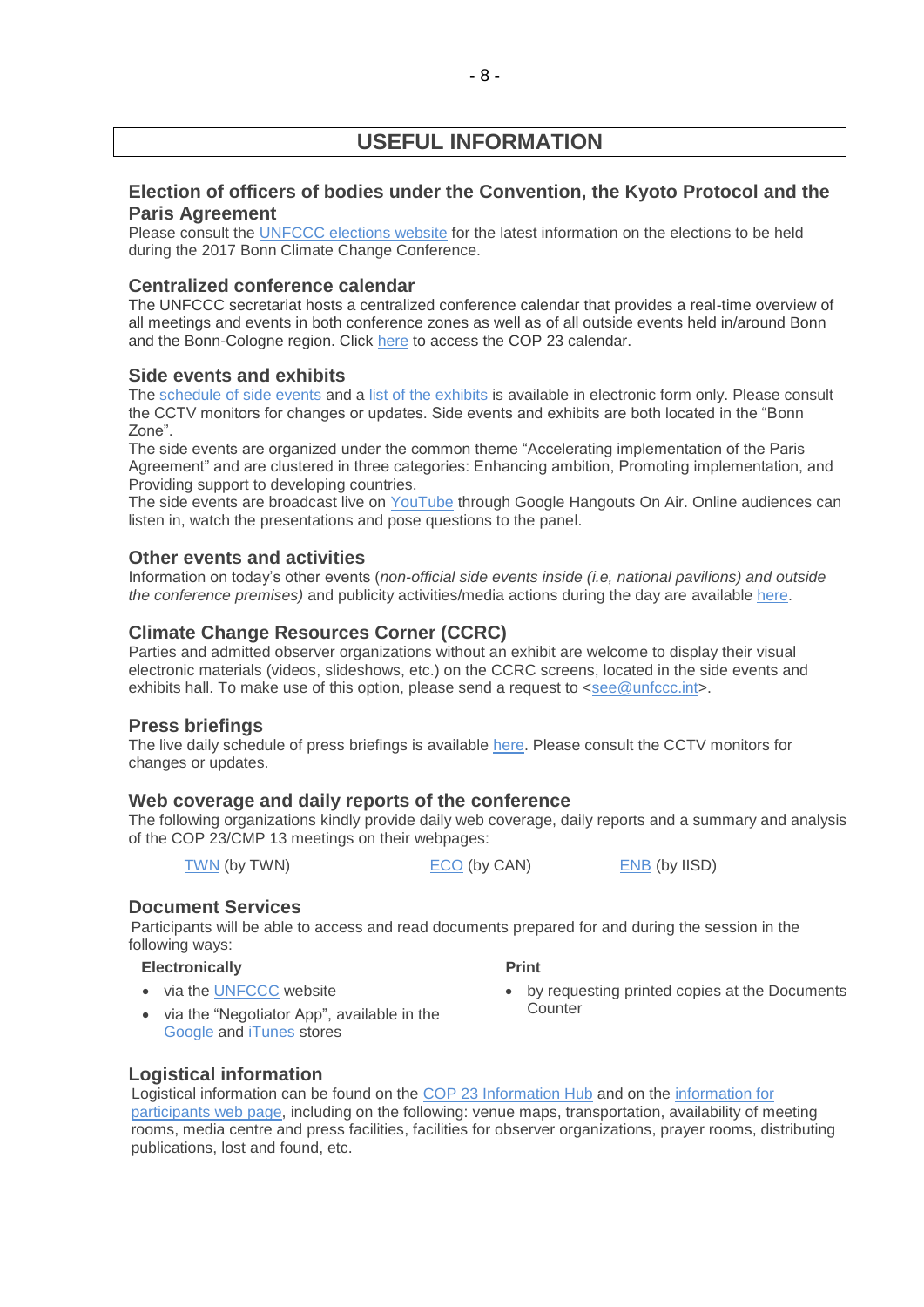# **Transportation**

The Bonn region is well connected through public transportation, with trains, metros/ trams and buses running at short intervals. By courtesy of the State of North-Rhine Westphalia and the German Federal Government, transportation by bus, tram, metro and regional trains (RB, RE) will be free of charge in Bonn, Cologne and in-between, including the Ahr valley ("expanded VRS area"), for all registered participants in the two-week sessional period.

Detailed information on public transportation to and the shuttle service on the conference site can be found [here.](https://cop23.unfccc.int/cop23/accommodation-and-transport)

### **Information about the Bonn Zone**

#### **Access to Bonn Zone**

The quickest and most convenient option for transportation between Bula Zone and Bonn Zone are the various shuttle services. We kindly recommend using these options.

When approaching the Bonn Zone by car, please bear in mind that accessing Rheinaue park by vehicle is absolutely prohibited. Participants travelling by private vehicles need to disembark their vehicles at the main entrance of the Park and walk to the main entrance of the Bonn Zone. The Government of Germany will provide special transport service to the Heads of State and Government only from the entrance of the Park to the main entrance of the Bonn Zone.

#### **Parking around Bonn Zone**

While there is a drop-off point at the main entrance on Herbert-Wehner-Platz, please do note that parking there is prohibited. In the case that a Minister would like to be dropped off here, we kindly request that the vehicle is parked along Heinemannstrasse, in walking distance from the drop-off point. On both sides of Heinemannstrasse there are a limited number of parking lots, which are exclusively foreseen for Ministers at COP23 (the lots are labeled with a COP23 logo sign).

To ensure the quick and reliable identification of a Minister's car, we recommend placing a printed copy of their Bonn Zone vehicle decal visibly inside the car, e.g. behind the windshield. We also kindly ask you to add the name of your delegation to the decal in case of security-relevant situations.

Participants are recommended to check the latest updates about [logistics around Bonn Zone](https://cop23.unfccc.int/info-a-z) or contact the Federal Ministry of Environment of Germany at [<liaison-COP23@bmub.bund.de>](mailto:liaison-COP23@bmub.bund.de) for more information.

#### **Medical and security emergencies**

For medical emergencies, please contact the Medical Centre, located in the emergency room in the corridor opposite to the restaurant area of Bula Zone 3.

**On-site first aid:** +49 228 9267 - 3997 / 3998 / 3999

For other emergencies, please contact United Nations security staff (wearing either a United Nations uniform or an armband), the information desk on the ground floor of the main building, or call:

**On-site Security Duty Officer:** +49 228 9267 - 3997 / 3998 / 3999

Outside the premises of the World Conference Center Bonn, call the following numbers for assistance

**Police: 110 Emergency doctor / ambulance: 112 Fire brigade: 112**

#### **Zero tolerance towards harassment**

The UNFCCC secretariat and COP 23 organizers have a zero tolerance for any form of harassment, including sexual harassment, and will deal with such complaints promptly. We encourage reporting of any incident either directly to any badged UN Department of Safety and Security (UNDSS) officer or by calling UNDSS at +49 228 926 73999 at any time. For incidents in the Bonn Zone, participants may also call +49 172 2027040.

### **List of participants**

The provisional list of registered participants (COP23.PLOP) is available [here](http://unfccc.int/resource/docs/2017/cop23/eng/PLOP.pdf). Amendments should be given to Ms. Eva Kulage at the registration counter or, preferably, sent by email to [<ekulage@unfccc.int>](mailto:ekulage@unfccc.int) by noon, at the latest, on Wednesday, 15 November 2017.